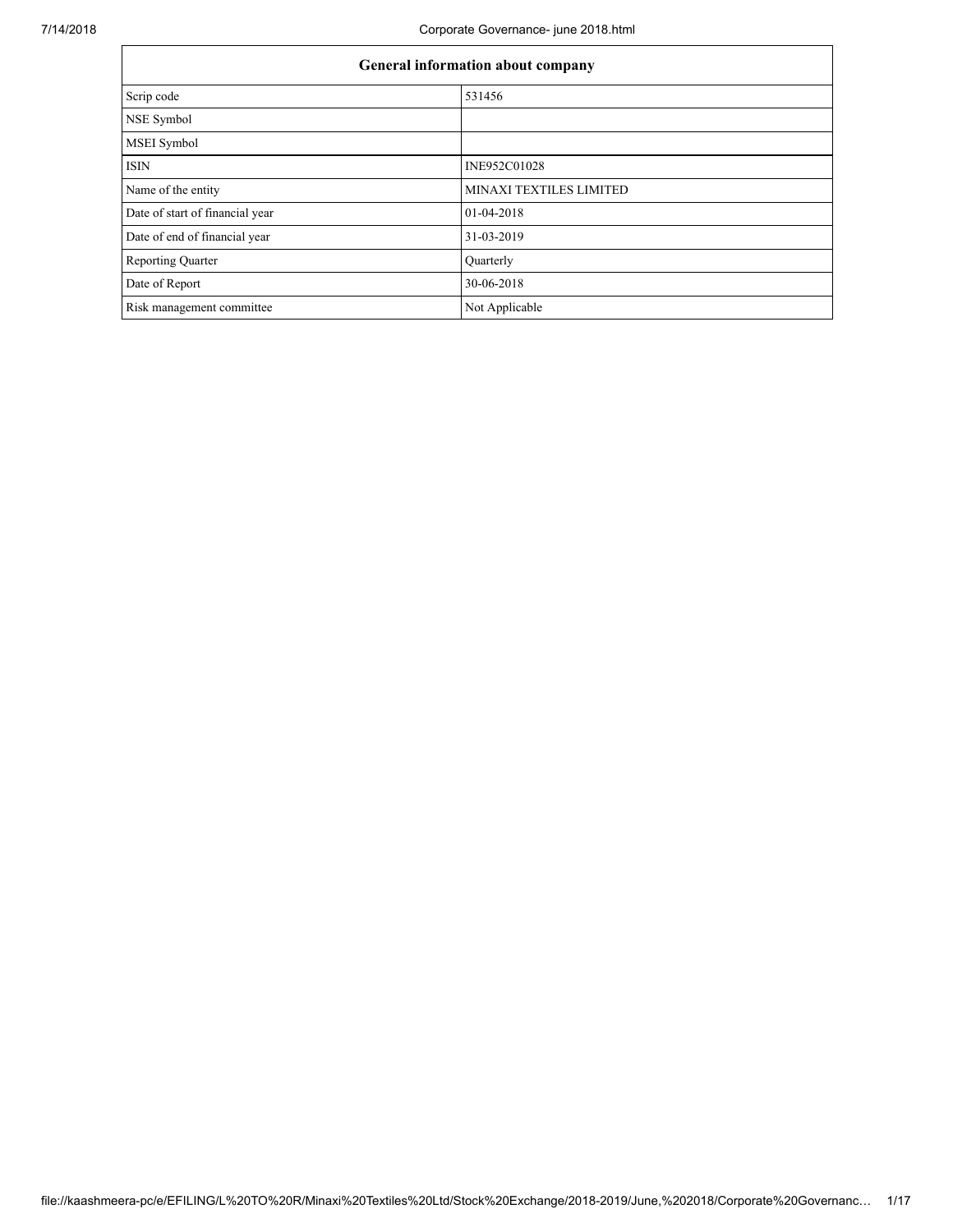|           | <b>Annexure I</b>                                                    |                                                           |                                                                                      |            |                                 |                            |                                 |                                                  |                      |                                            |                                                                                                                                                    |                                                                                                                                                                          |                                                                                                                                                                                                            |                                      |                                           |
|-----------|----------------------------------------------------------------------|-----------------------------------------------------------|--------------------------------------------------------------------------------------|------------|---------------------------------|----------------------------|---------------------------------|--------------------------------------------------|----------------------|--------------------------------------------|----------------------------------------------------------------------------------------------------------------------------------------------------|--------------------------------------------------------------------------------------------------------------------------------------------------------------------------|------------------------------------------------------------------------------------------------------------------------------------------------------------------------------------------------------------|--------------------------------------|-------------------------------------------|
|           | Annexure I to be submitted by listed entity on quarterly basis       |                                                           |                                                                                      |            |                                 |                            |                                 |                                                  |                      |                                            |                                                                                                                                                    |                                                                                                                                                                          |                                                                                                                                                                                                            |                                      |                                           |
|           | <b>I. Composition of Board of Directors</b>                          |                                                           |                                                                                      |            |                                 |                            |                                 |                                                  |                      |                                            |                                                                                                                                                    |                                                                                                                                                                          |                                                                                                                                                                                                            |                                      |                                           |
|           | Disclosure of notes on composition of board of directors explanatory |                                                           |                                                                                      |            |                                 |                            |                                 |                                                  |                      |                                            |                                                                                                                                                    |                                                                                                                                                                          |                                                                                                                                                                                                            |                                      |                                           |
|           |                                                                      |                                                           | Is there any change in information of board of directors compare to previous quarter |            |                                 |                            |                                 |                                                  |                      |                                            |                                                                                                                                                    |                                                                                                                                                                          |                                                                                                                                                                                                            |                                      |                                           |
| <b>Sr</b> | Title<br>(Mr<br>Ms)                                                  | Name of the Director                                      | PAN                                                                                  | <b>DIN</b> | Category<br>$1$ of<br>directors | Category 2<br>of directors | Category<br>$3$ of<br>directors | Date of<br>appointment<br>in the<br>current term | Date of<br>cessation | Tenure<br>of<br>director<br>(in<br>months) | No of<br>Directorship<br>in listed<br>entities<br>including<br>this listed<br>entity (Refer<br>Regulation<br>$25(1)$ of<br>Listing<br>Regulations) | Number of<br>memberships<br>in Audit/<br>Stakeholder<br>Committee(s)<br>including this<br>listed entity<br>(Refer<br>Regulation<br>$26(1)$ of<br>Listing<br>Regulations) | No of post<br>of<br>Chairperson<br>in Audit/<br>Stakeholder<br>Committee<br>held in listed<br>entities<br>including<br>this listed<br>entity (Refer<br>Regulation<br>$26(1)$ of<br>Listing<br>Regulations) | Notes for<br>not<br>providing<br>PAN | Notes fo<br>not<br>providir<br><b>DIN</b> |
| 1         | Mr                                                                   | <b>BHARATBHAI</b><br>PRABHUDAS PATEL                      | ABIPP7786M                                                                           | 00161825   | Executive<br>Director           | Not<br>Applicable          | <b>MD</b>                       | 01-06-2018                                       |                      | 60                                         |                                                                                                                                                    | $\overline{2}$                                                                                                                                                           | $\theta$                                                                                                                                                                                                   |                                      |                                           |
| 2         | Mr                                                                   | <b>KIRITKUMAR</b><br><b>SHAMBHUPRASAD</b><br><b>PATEL</b> | ACEPP2391R                                                                           | 00372855   | Executive<br>Director           | Not<br>Applicable          |                                 | 01-02-2014                                       |                      | 60                                         |                                                                                                                                                    | $\mathbf{0}$                                                                                                                                                             | $\mathbf{0}$                                                                                                                                                                                               |                                      |                                           |
| 3         | Mr                                                                   | <b>DINESH</b><br>PURUSHOTTAMBHAI<br>PATEL                 | ACEPP2392N                                                                           | 02268757   | Executive<br>Director           | Chairperson                |                                 | 01-06-2018                                       |                      | 60                                         |                                                                                                                                                    |                                                                                                                                                                          | $\mathbf{0}$                                                                                                                                                                                               |                                      |                                           |
| 4         | Mr                                                                   | <b>NIRMAL</b><br><b>BHARATBHAI PATEL</b>                  | ARWPP5122H                                                                           | 03584745   | Executive<br>Director           | Not<br>Applicable          |                                 | 01-06-2016                                       |                      | 60                                         |                                                                                                                                                    |                                                                                                                                                                          | $\mathbf{0}$                                                                                                                                                                                               |                                      |                                           |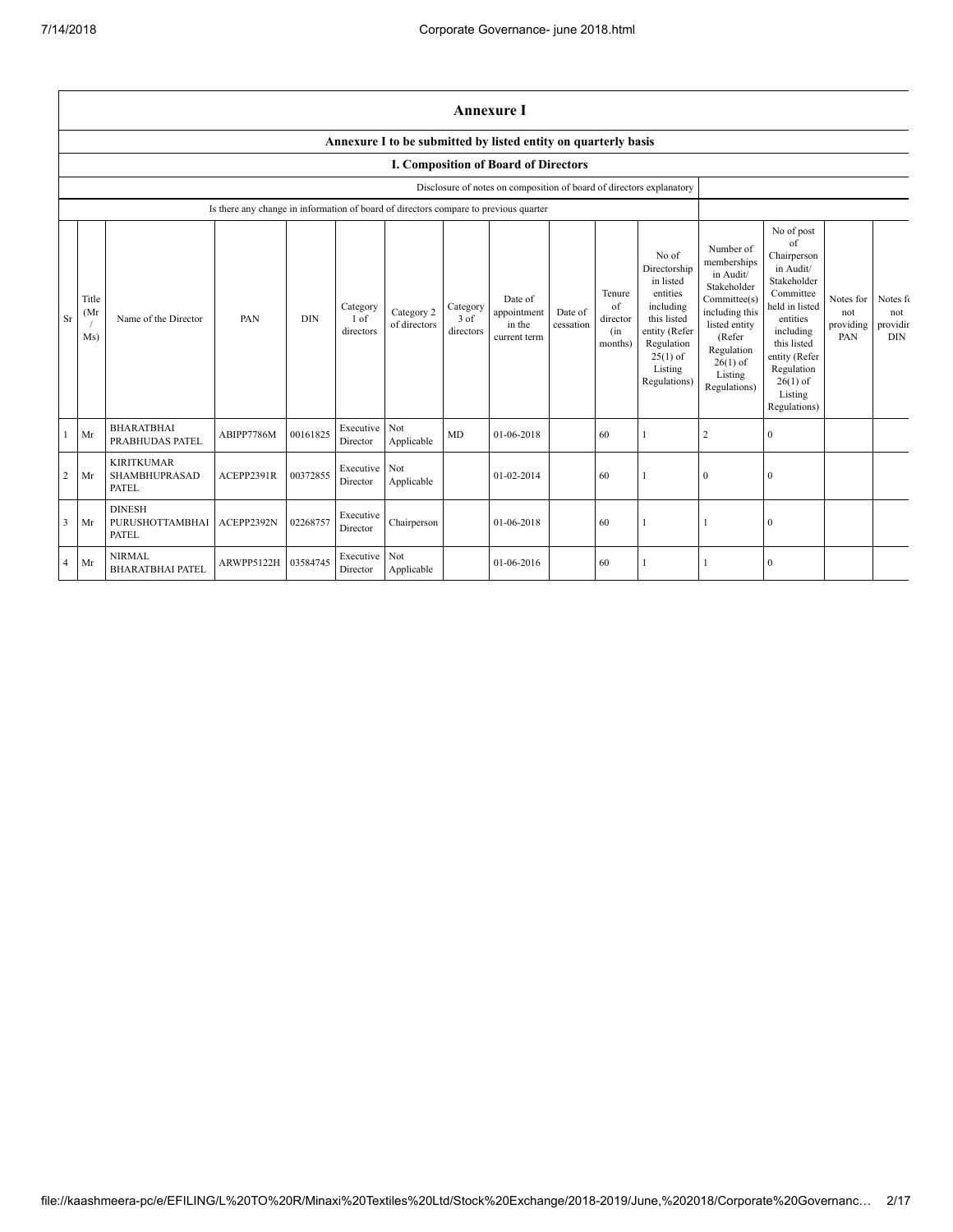|           | <b>Annexure I</b>                                              |                                                    |            |            |                                                       |                                       |                               |                                                  |                      |                                            |                                                                                                                                                    |                                                                                                                                                                          |                                                                                                                                                                                                            |                                      |                                             |
|-----------|----------------------------------------------------------------|----------------------------------------------------|------------|------------|-------------------------------------------------------|---------------------------------------|-------------------------------|--------------------------------------------------|----------------------|--------------------------------------------|----------------------------------------------------------------------------------------------------------------------------------------------------|--------------------------------------------------------------------------------------------------------------------------------------------------------------------------|------------------------------------------------------------------------------------------------------------------------------------------------------------------------------------------------------------|--------------------------------------|---------------------------------------------|
|           | Annexure I to be submitted by listed entity on quarterly basis |                                                    |            |            |                                                       |                                       |                               |                                                  |                      |                                            |                                                                                                                                                    |                                                                                                                                                                          |                                                                                                                                                                                                            |                                      |                                             |
|           |                                                                | I. Composition of Board of Directors               |            |            |                                                       |                                       |                               |                                                  |                      |                                            |                                                                                                                                                    |                                                                                                                                                                          |                                                                                                                                                                                                            |                                      |                                             |
| <b>Sr</b> | Title<br>(Mr)<br>Ms)                                           | Name of the Director                               | PAN        | <b>DIN</b> | Category 1<br>of directors                            | Category 2<br>$\sigma$ f<br>directors | Category<br>3 of<br>directors | Date of<br>appointment<br>in the<br>current term | Date of<br>cessation | Tenure<br>of<br>director<br>(in<br>months) | No of<br>Directorship<br>in listed<br>entities<br>including<br>this listed<br>entity (Refer<br>Regulation<br>$25(1)$ of<br>Listing<br>Regulations) | Number of<br>memberships<br>in Audit/<br>Stakeholder<br>Committee(s)<br>including this<br>listed entity<br>(Refer<br>Regulation<br>$26(1)$ of<br>Listing<br>Regulations) | No of post<br>of<br>Chairperson<br>in Audit/<br>Stakeholder<br>Committee<br>held in listed<br>entities<br>including<br>this listed<br>entity (Refer<br>Regulation<br>$26(1)$ of<br>Listing<br>Regulations) | Notes for<br>not<br>providing<br>PAN | Notes for<br>not<br>providing<br><b>DIN</b> |
| 5         | Mrs                                                            | <b>MANJULABEN</b><br>SHAMBHUPRASAD<br><b>PATEL</b> | ACPPP7414E | 06977992   | Non-<br>Executive -<br>Non<br>Independent<br>Director | Not<br>Applicable                     |                               | 11-02-2015                                       |                      |                                            |                                                                                                                                                    | $\boldsymbol{0}$                                                                                                                                                         | $\boldsymbol{0}$                                                                                                                                                                                           |                                      |                                             |
| 6         | Mr                                                             | <b>JASHWANTKUMAR</b><br>KANTILAL PATEL             | ABIPP7785J | 02268796   | Non-<br>Executive -<br>Independent<br>Director        | Not<br>Applicable                     |                               | 01-04-2014                                       |                      | 60                                         | 1                                                                                                                                                  | $\mathbf{1}$                                                                                                                                                             | $\mathbf{1}$                                                                                                                                                                                               |                                      |                                             |
| $\tau$    | Mr                                                             | <b>VASUDEVBHAI</b><br><b>LALJIBHAI PATEL</b>       | ABRPP8738Q | 02268821   | Non-<br>Executive -<br>Independent<br>Director        | Not<br>Applicable                     |                               | 01-04-2014                                       |                      | 60                                         | $\mathbf{1}$                                                                                                                                       |                                                                                                                                                                          | $\boldsymbol{0}$                                                                                                                                                                                           |                                      |                                             |
| 8         | Mr                                                             | <b>GHANSHYAM</b><br><b>CHINUBHAI PATEL</b>         | AJZPP9733F | 02268850   | Non-<br>Executive -<br>Independent<br>Director        | Not<br>Applicable                     |                               | 01-04-2014                                       |                      | 60                                         | 1                                                                                                                                                  | -1                                                                                                                                                                       | $\boldsymbol{0}$                                                                                                                                                                                           |                                      |                                             |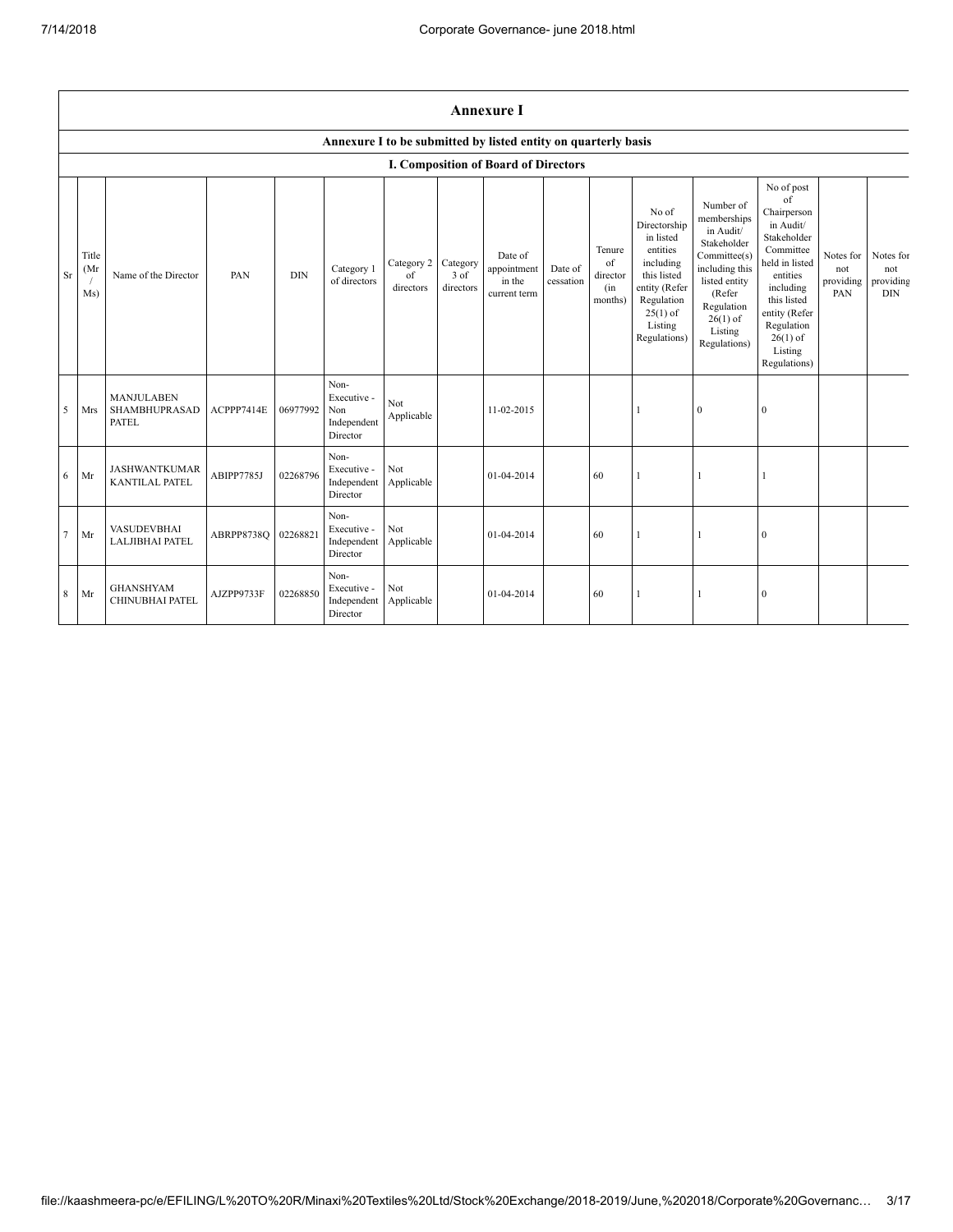|           | <b>Annexure I</b>                                              |                                                         |                     |            |                                                |                               |                               |                                                  |                      |                                            |                                                                                                                                                    |                                                                                                                                                                          |                                                                                                                                                                                                            |                                      |                                             |
|-----------|----------------------------------------------------------------|---------------------------------------------------------|---------------------|------------|------------------------------------------------|-------------------------------|-------------------------------|--------------------------------------------------|----------------------|--------------------------------------------|----------------------------------------------------------------------------------------------------------------------------------------------------|--------------------------------------------------------------------------------------------------------------------------------------------------------------------------|------------------------------------------------------------------------------------------------------------------------------------------------------------------------------------------------------------|--------------------------------------|---------------------------------------------|
|           | Annexure I to be submitted by listed entity on quarterly basis |                                                         |                     |            |                                                |                               |                               |                                                  |                      |                                            |                                                                                                                                                    |                                                                                                                                                                          |                                                                                                                                                                                                            |                                      |                                             |
|           |                                                                |                                                         |                     |            |                                                |                               |                               | <b>I. Composition of Board of Directors</b>      |                      |                                            |                                                                                                                                                    |                                                                                                                                                                          |                                                                                                                                                                                                            |                                      |                                             |
| <b>Sr</b> | Title<br>(Mr<br>Ms)                                            | Name of the<br>Director                                 | PAN                 | <b>DIN</b> | Category 1<br>of directors                     | Category 2<br>of<br>directors | Category<br>3 of<br>directors | Date of<br>appointment<br>in the<br>current term | Date of<br>cessation | Tenure<br>of<br>director<br>(in<br>months) | No of<br>Directorship<br>in listed<br>entities<br>including<br>this listed<br>entity (Refer<br>Regulation<br>$25(1)$ of<br>Listing<br>Regulations) | Number of<br>memberships<br>in Audit/<br>Stakeholder<br>Committee(s)<br>including this<br>listed entity<br>(Refer<br>Regulation<br>$26(1)$ of<br>Listing<br>Regulations) | No of post<br>of<br>Chairperson<br>in Audit/<br>Stakeholder<br>Committee<br>held in listed<br>entities<br>including<br>this listed<br>entity (Refer<br>Regulation<br>$26(1)$ of<br>Listing<br>Regulations) | Notes for<br>not<br>providing<br>PAN | Notes for<br>not<br>providing<br><b>DIN</b> |
| 9         | Mr                                                             | <b>DHARMENDRA</b><br><b>NARAYANBHAI</b><br><b>PATEL</b> | ABIPP7996D          | 02609546   | Non-<br>Executive -<br>Independent<br>Director | Not<br>Applicable             |                               | 01-04-2014                                       |                      | 60                                         |                                                                                                                                                    |                                                                                                                                                                          |                                                                                                                                                                                                            |                                      |                                             |
|           | $10$ Mr                                                        | <b>BHAVIKKUMAR</b><br><b>RAMABHAI</b><br><b>PATEL</b>   | AWFPP4970P 07253037 |            | Non-<br>Executive -<br>Independent<br>Director | Not<br>Applicable             |                               | 12-08-2015                                       |                      | 60                                         |                                                                                                                                                    | $\boldsymbol{0}$                                                                                                                                                         | $\theta$                                                                                                                                                                                                   |                                      |                                             |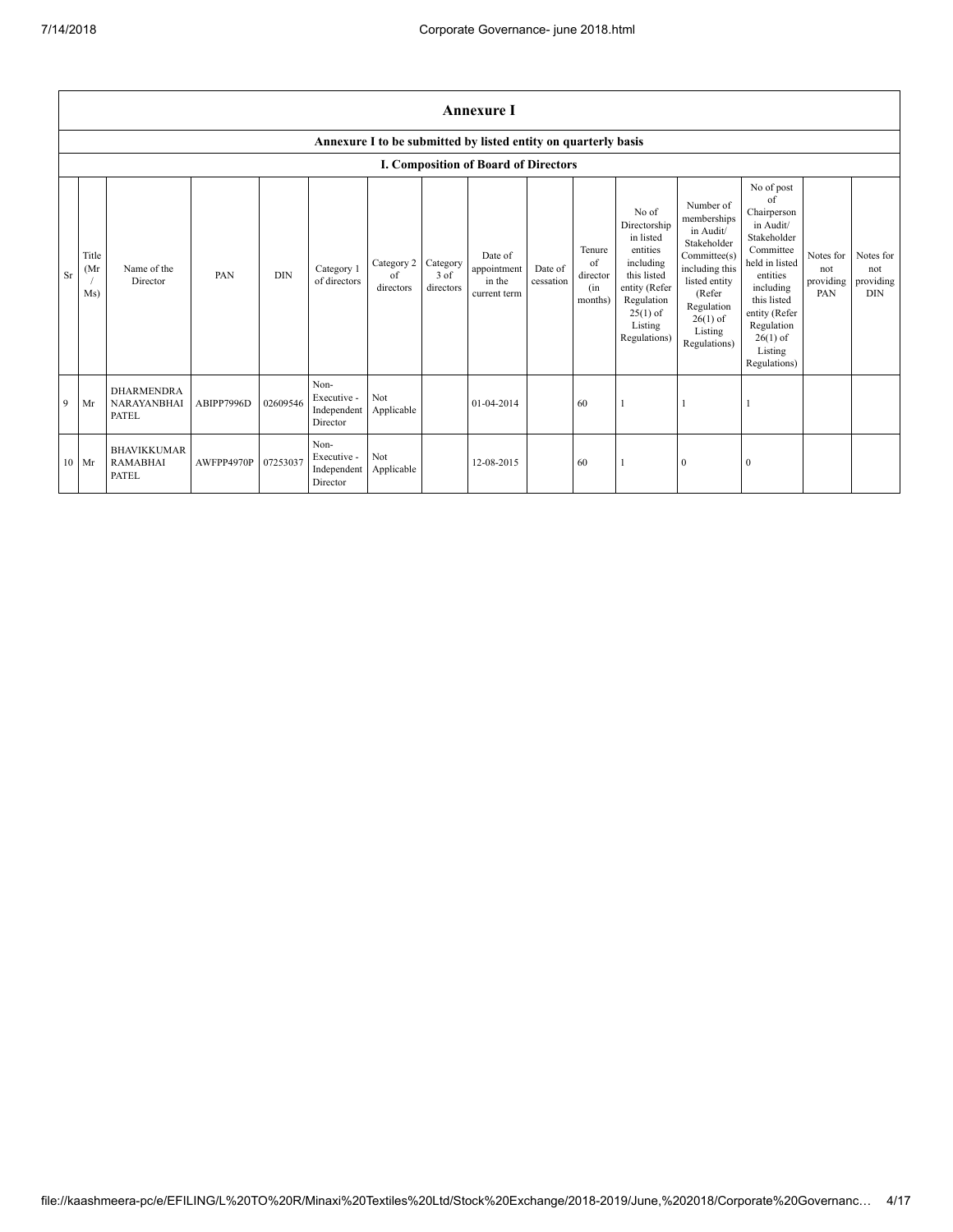| <b>Audit Committee Details</b> |                                                                   |                                      |                                 |  |  |  |  |  |  |
|--------------------------------|-------------------------------------------------------------------|--------------------------------------|---------------------------------|--|--|--|--|--|--|
| <b>DIN Number</b>              | Name of Committee members                                         | Category 1 of directors              | Category 2 of directors Remarks |  |  |  |  |  |  |
| 02268796                       | JASHWANTKUMAR KANTILAL PATEL Non-Executive - Independent Director |                                      | Chairperson                     |  |  |  |  |  |  |
| 02268821                       | VASUDEVBHAI LALJIBHAI PATEL                                       | Non-Executive - Independent Director | Member                          |  |  |  |  |  |  |
| 02268850                       | <b>GHANSHYAM CHINUBHAI PATEL</b>                                  | Non-Executive - Independent Director | Member                          |  |  |  |  |  |  |
| 00161825                       | <b>BHARATBHAI PRABHUDAS PATEL</b>                                 | <b>Executive Director</b>            | Member                          |  |  |  |  |  |  |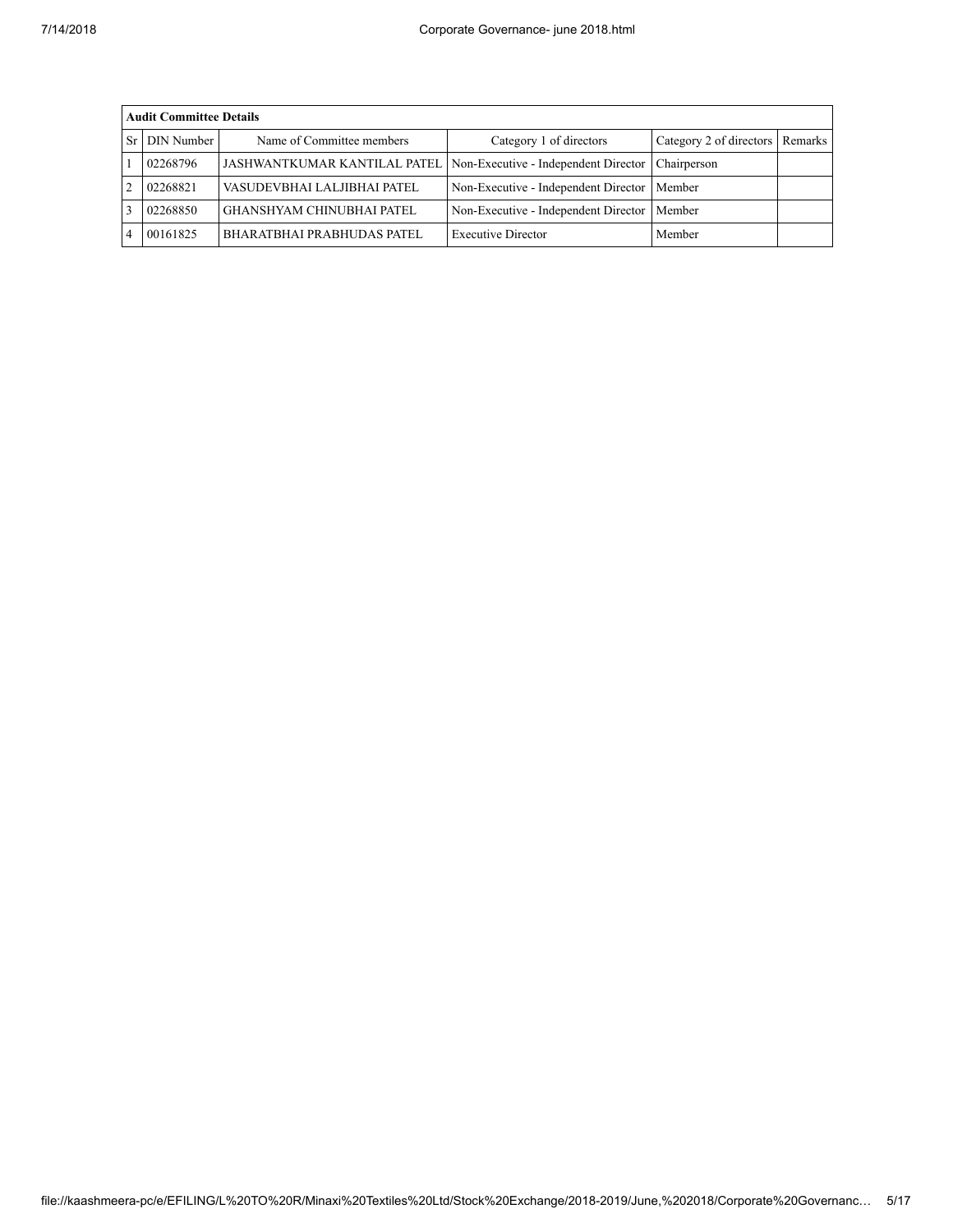|                | Nomination and remuneration committee |                                 |                                         |                                   |  |  |  |  |  |  |
|----------------|---------------------------------------|---------------------------------|-----------------------------------------|-----------------------------------|--|--|--|--|--|--|
| <b>Sr</b>      | DIN<br>Number                         | Name of Committee members       | Category 1 of directors                 | Category 2 of directors   Remarks |  |  |  |  |  |  |
|                | 02609546                              | DHARMENDRA NARAYANBHAI<br>PATEL | Non-Executive - Independent<br>Director | Chairperson                       |  |  |  |  |  |  |
| $\mathfrak{D}$ | 07253037                              | BHAVIKKUMAR RAMABHAI PATEL      | Non-Executive - Independent<br>Director | Member                            |  |  |  |  |  |  |
|                | 02268796                              | JASHWANTKUMAR KANTILAL PATEL    | Non-Executive - Independent<br>Director | Member                            |  |  |  |  |  |  |
| 4              | 02268757                              | DINESH PURUSHOTTAMBHAI PATEL    | <b>Executive Director</b>               | Member                            |  |  |  |  |  |  |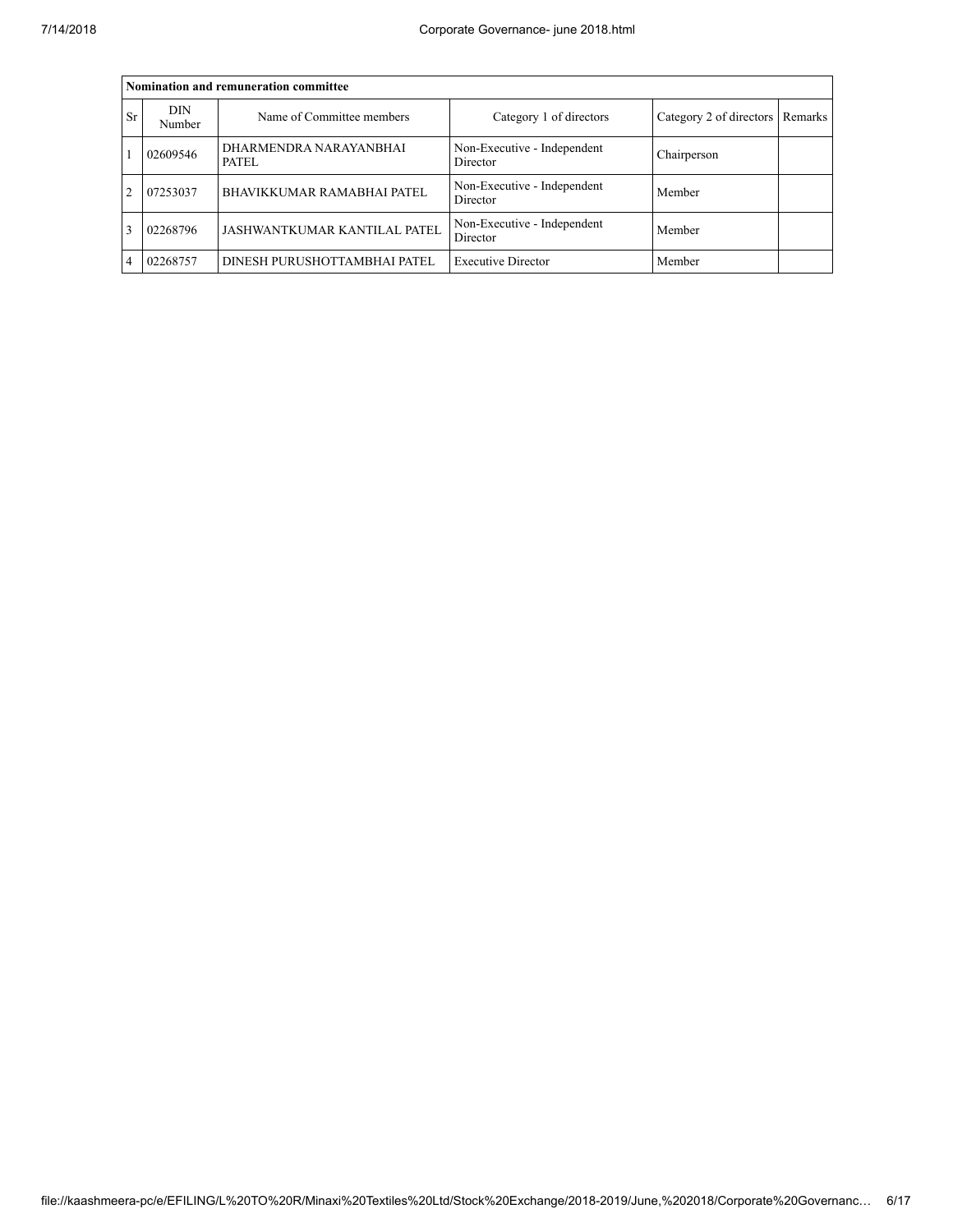|           | <b>Stakeholders Relationship Committee</b> |                                   |                                         |                                 |  |  |  |  |  |  |
|-----------|--------------------------------------------|-----------------------------------|-----------------------------------------|---------------------------------|--|--|--|--|--|--|
| <b>Sr</b> | <b>DIN</b><br>Number                       | Name of Committee members         | Category 1 of directors                 | Category 2 of directors Remarks |  |  |  |  |  |  |
|           | 02609546                                   | DHARMENDRA NARAYANBHAI<br>PATEL.  | Non-Executive - Independent<br>Director | Chairperson                     |  |  |  |  |  |  |
| 2         | 00161825                                   | <b>BHARATBHAI PRABHUDAS PATEL</b> | <b>Executive Director</b>               | Member                          |  |  |  |  |  |  |
|           | 02268757                                   | DINESH PURUSHOTTAMBHAI PATEL      | <b>Executive Director</b>               | Member                          |  |  |  |  |  |  |
|           | 03584745                                   | NIRMAL BHARATBHAI PATEL           | <b>Executive Director</b>               | Member                          |  |  |  |  |  |  |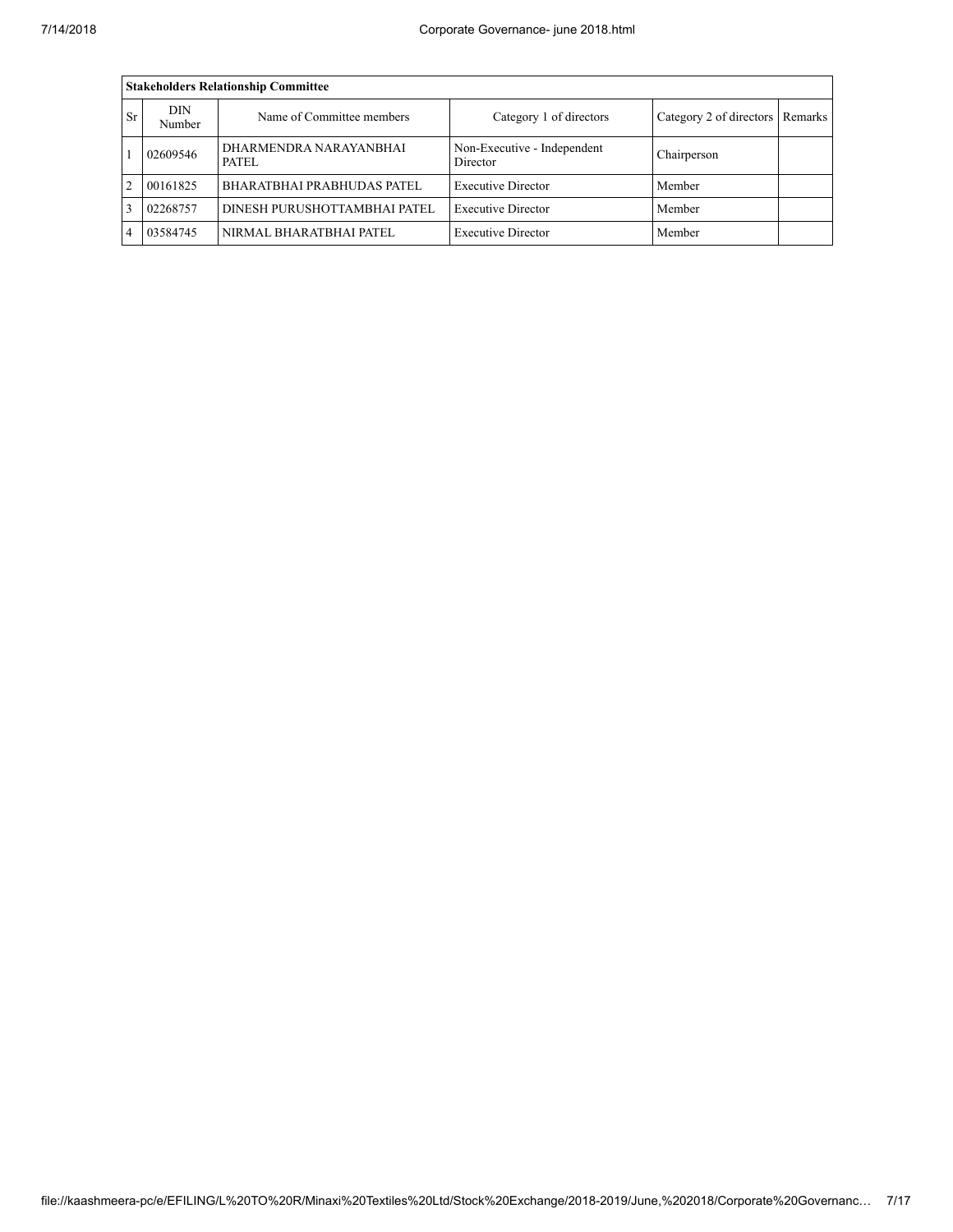|           | <b>Risk Management Committee</b> |                           |                         |                         |         |  |  |  |  |  |
|-----------|----------------------------------|---------------------------|-------------------------|-------------------------|---------|--|--|--|--|--|
| <b>Sr</b> | DIN Number                       | Name of Committee members | Category 1 of directors | Category 2 of directors | Remarks |  |  |  |  |  |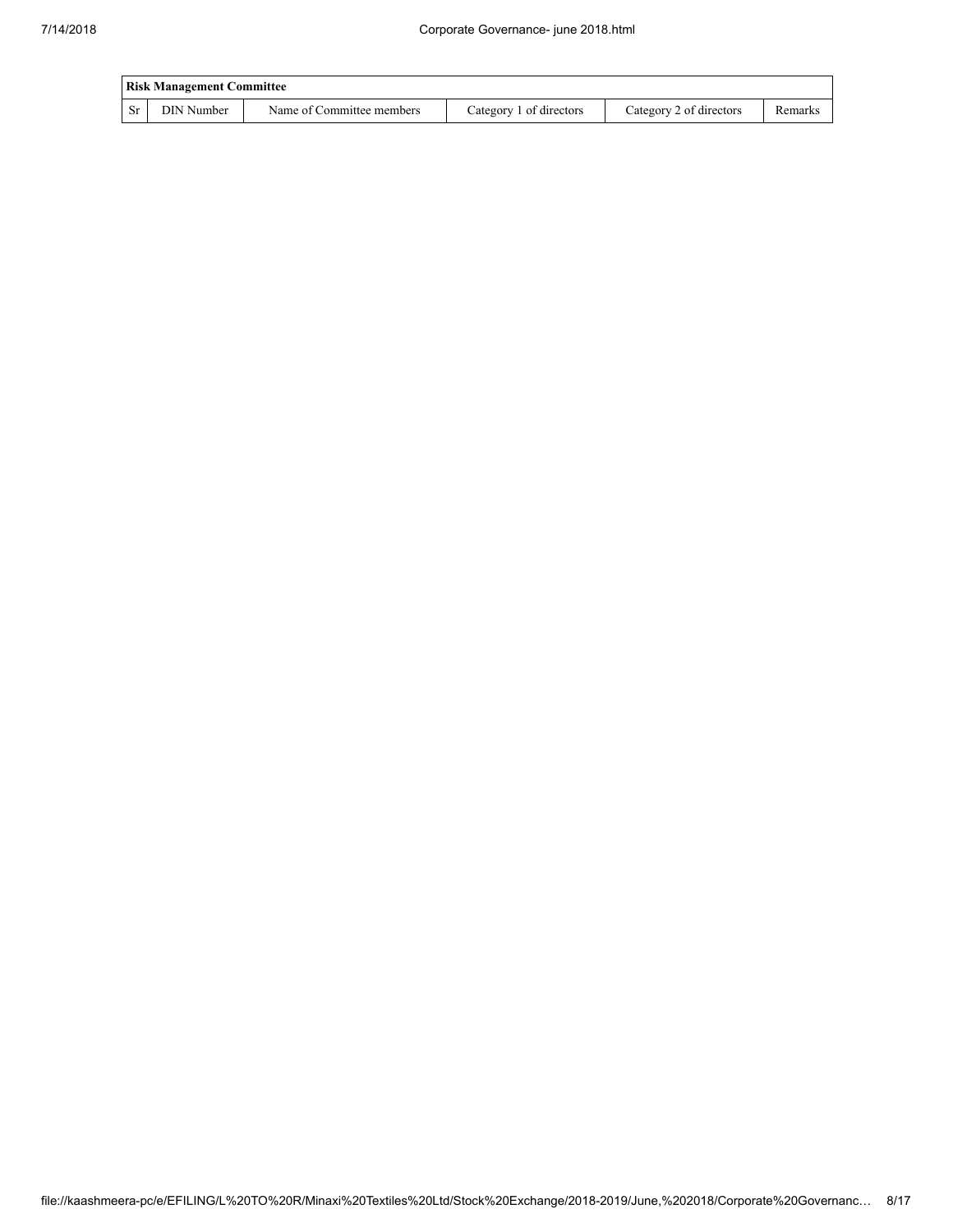|     | Corporate Social Responsibility Committee |                           |                         |                         |         |  |  |  |  |  |  |
|-----|-------------------------------------------|---------------------------|-------------------------|-------------------------|---------|--|--|--|--|--|--|
| -Sr | DIN Number                                | Name of Committee members | Category 1 of directors | Category 2 of directors | Remarks |  |  |  |  |  |  |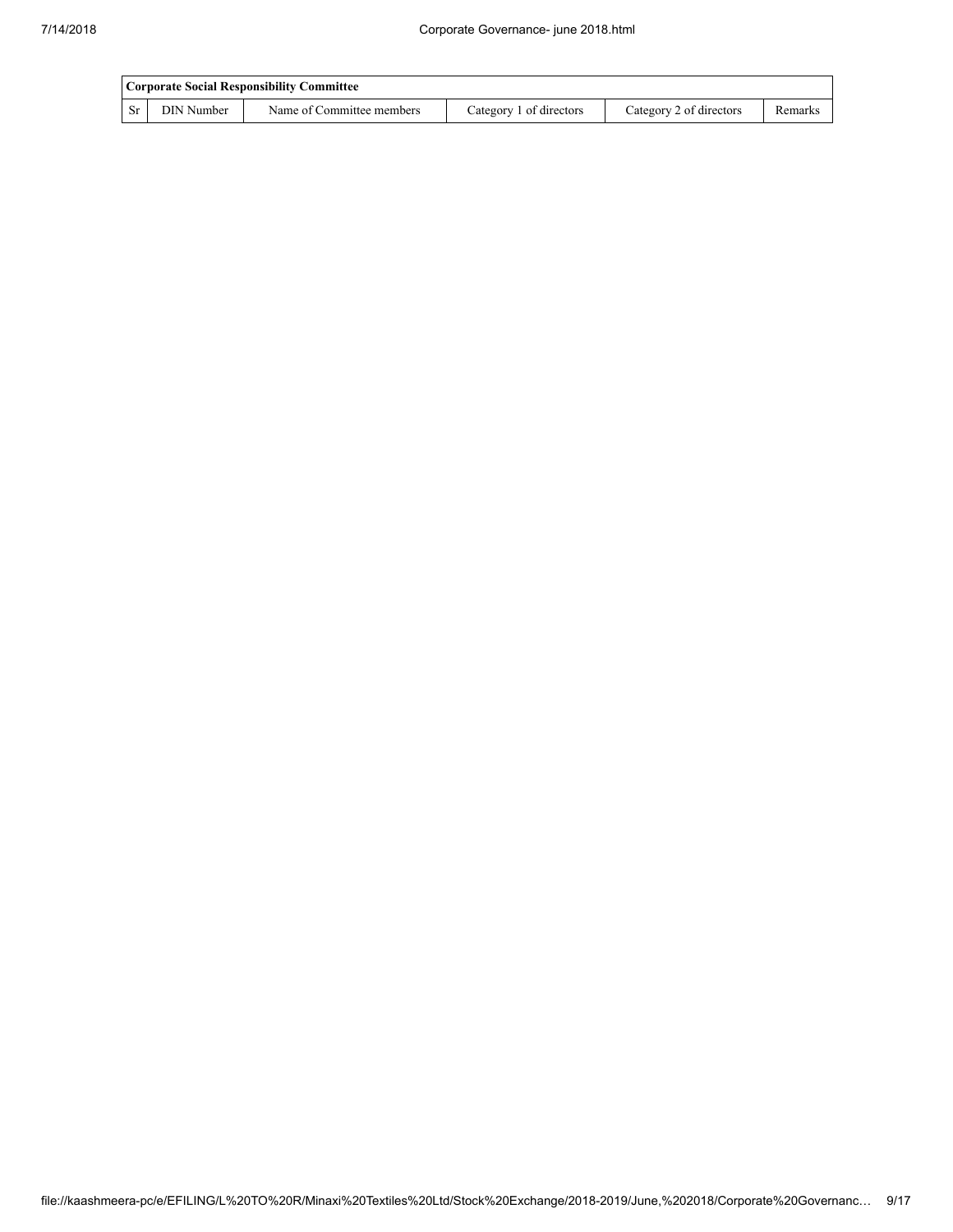| <b>Other Committee</b> |                                                                                                                                     |  |  |
|------------------------|-------------------------------------------------------------------------------------------------------------------------------------|--|--|
|                        | Sr   DIN Number   Name of Committee members   Name of other committee   Category 1 of directors   Category 2 of directors   Remarks |  |  |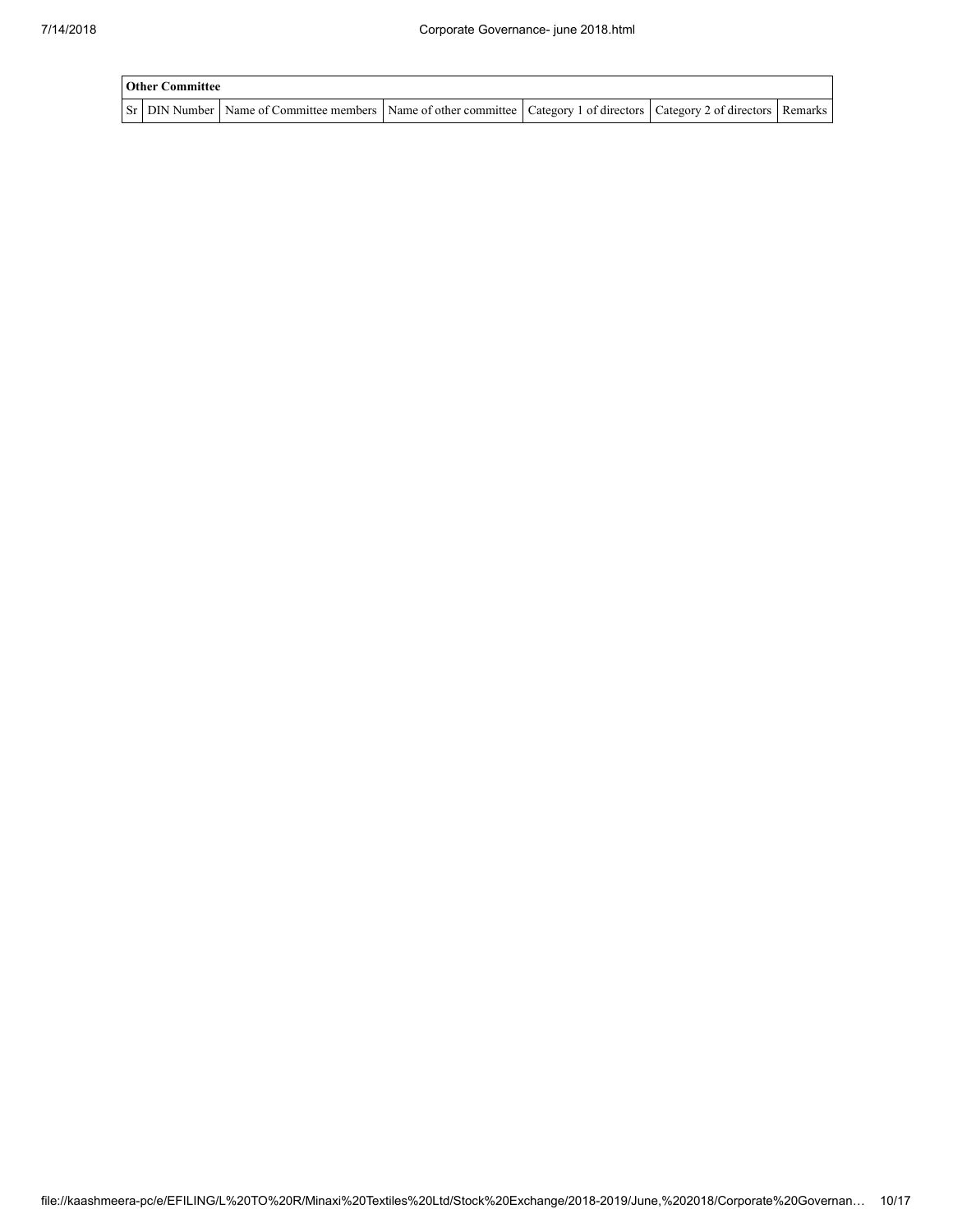|                         |                                                                  | <b>Annexure 1</b>                                       |                                                                |  |  |  |  |  |  |  |
|-------------------------|------------------------------------------------------------------|---------------------------------------------------------|----------------------------------------------------------------|--|--|--|--|--|--|--|
|                         | <b>Annexure 1</b>                                                |                                                         |                                                                |  |  |  |  |  |  |  |
|                         | <b>III. Meeting of Board of Directors</b>                        |                                                         |                                                                |  |  |  |  |  |  |  |
|                         | Disclosure of notes on meeting of board of directors explanatory |                                                         |                                                                |  |  |  |  |  |  |  |
| <b>Sr</b>               | Date(s) of meeting (if any) in the<br>previous quarter           | $Date(s)$ of meeting (if any) in the<br>current quarter | Maximum gap between any two consecutive (in<br>number of days) |  |  |  |  |  |  |  |
| $\vert$ 1               | 08-01-2018                                                       |                                                         |                                                                |  |  |  |  |  |  |  |
| $\overline{2}$          | 31-01-2018                                                       |                                                         | 22                                                             |  |  |  |  |  |  |  |
| $\overline{\mathbf{3}}$ | 12-02-2018                                                       |                                                         | 11                                                             |  |  |  |  |  |  |  |
| $\overline{4}$          | 27-02-2018                                                       |                                                         | 14                                                             |  |  |  |  |  |  |  |
| $\overline{\mathbf{5}}$ | 05-03-2018                                                       |                                                         | 5                                                              |  |  |  |  |  |  |  |
| $\overline{6}$          | 24-03-2018                                                       |                                                         | 18                                                             |  |  |  |  |  |  |  |
| 7                       | 30-03-2018                                                       |                                                         | 5                                                              |  |  |  |  |  |  |  |
| 8                       |                                                                  | 15-05-2018                                              | 45                                                             |  |  |  |  |  |  |  |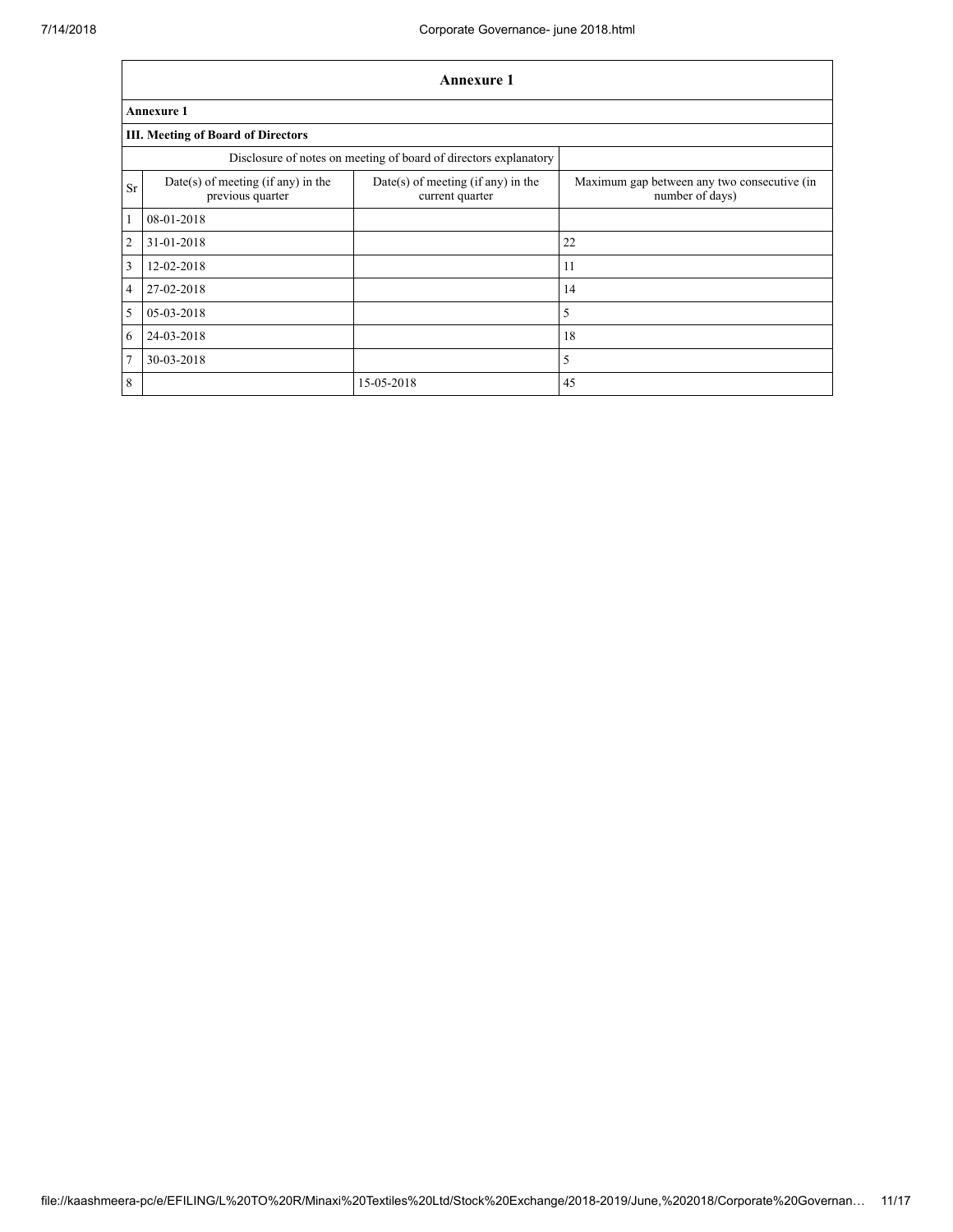|                |                                                  |                                                                     |                                                     | <b>Annexure 1</b>               |                                                                     |                                                                               |                               |  |  |  |
|----------------|--------------------------------------------------|---------------------------------------------------------------------|-----------------------------------------------------|---------------------------------|---------------------------------------------------------------------|-------------------------------------------------------------------------------|-------------------------------|--|--|--|
|                | <b>IV. Meeting of Committees</b>                 |                                                                     |                                                     |                                 |                                                                     |                                                                               |                               |  |  |  |
|                |                                                  |                                                                     |                                                     |                                 |                                                                     | Disclosure of notes on meeting of committees explanatory                      |                               |  |  |  |
| <b>Sr</b>      | Name of<br>Committee                             | $Date(s)$ of meeting<br>of the committee in<br>the relevant quarter | Whether<br>requirement of<br>Ouorum met<br>(Yes/No) | Requirement<br>of Ouorum<br>met | $Date(s)$ of meeting<br>of the committee in<br>the previous quarter | Maximum gap between<br>any two consecutive<br>meetings (in number of<br>days) | Name of<br>other<br>committee |  |  |  |
|                | Audit<br>Committee                               | 15-05-2018                                                          | Yes                                                 | 3                               | 12-02-2018                                                          | 91                                                                            |                               |  |  |  |
| $\overline{2}$ | <b>Stakeholders</b><br>Relationship<br>Committee | 15-05-2018                                                          | Yes                                                 | 3                               | 12-02-2018                                                          | 91                                                                            |                               |  |  |  |
| $\overline{3}$ | Nomination<br>and<br>remuneration<br>committee   | 15-05-2018                                                          | <b>Yes</b>                                          | $\overline{4}$                  |                                                                     |                                                                               |                               |  |  |  |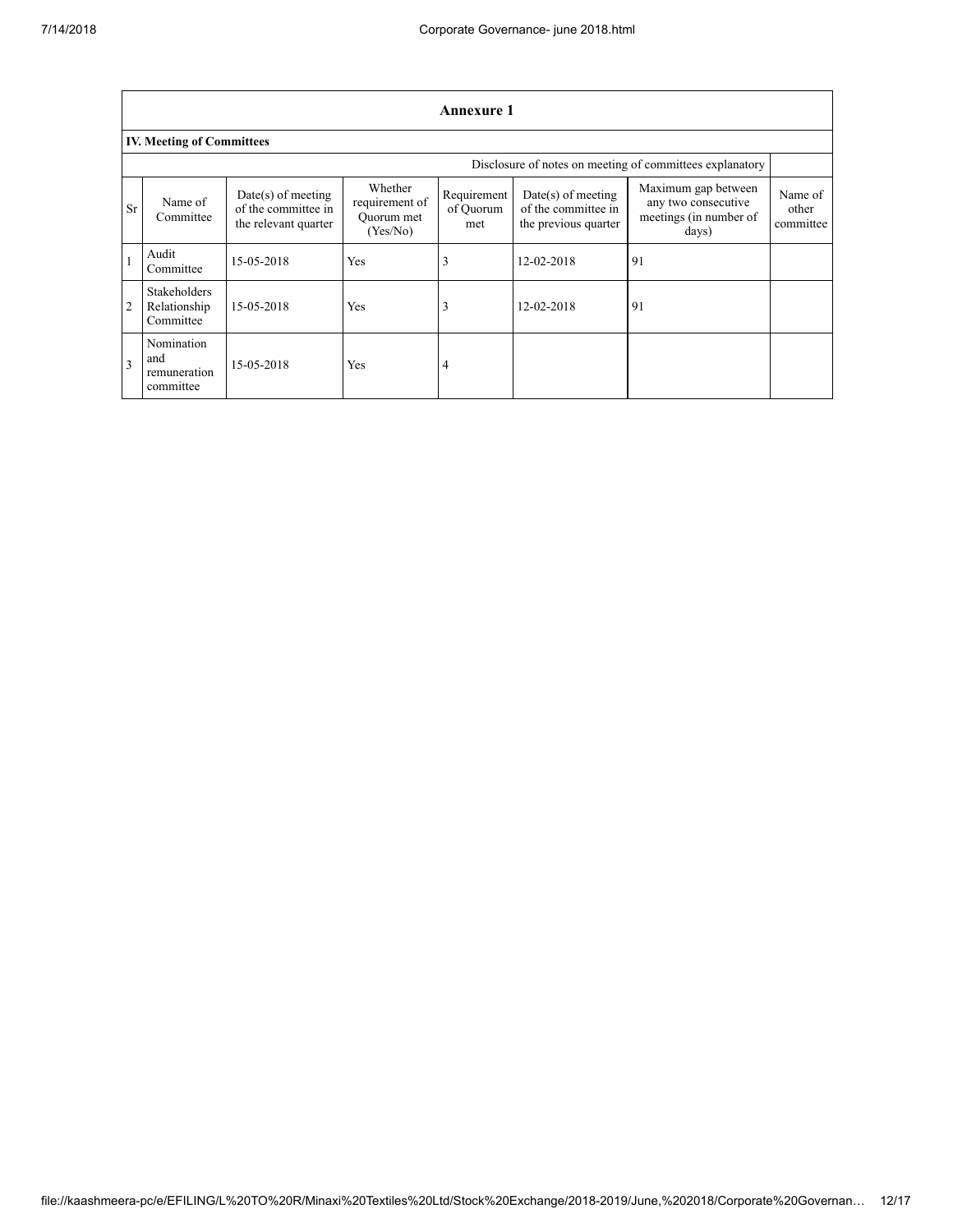ŕ

|                               | Annexure 1                                                                                                |                                  |                                                                    |  |  |  |
|-------------------------------|-----------------------------------------------------------------------------------------------------------|----------------------------------|--------------------------------------------------------------------|--|--|--|
| V. Related Party Transactions |                                                                                                           |                                  |                                                                    |  |  |  |
|                               | Subject                                                                                                   | Compliance status<br>(Yes/No/NA) | If status is "No" details of non-<br>compliance may be given here. |  |  |  |
|                               | Whether prior approval of audit committee obtained                                                        | NA.                              |                                                                    |  |  |  |
| $\overline{2}$                | Whether shareholder approval obtained for material RPT                                                    | NA                               |                                                                    |  |  |  |
| $\mathcal{R}$                 | Whether details of RPT entered into pursuant to omnibus approval<br>have been reviewed by Audit Committee | NA                               |                                                                    |  |  |  |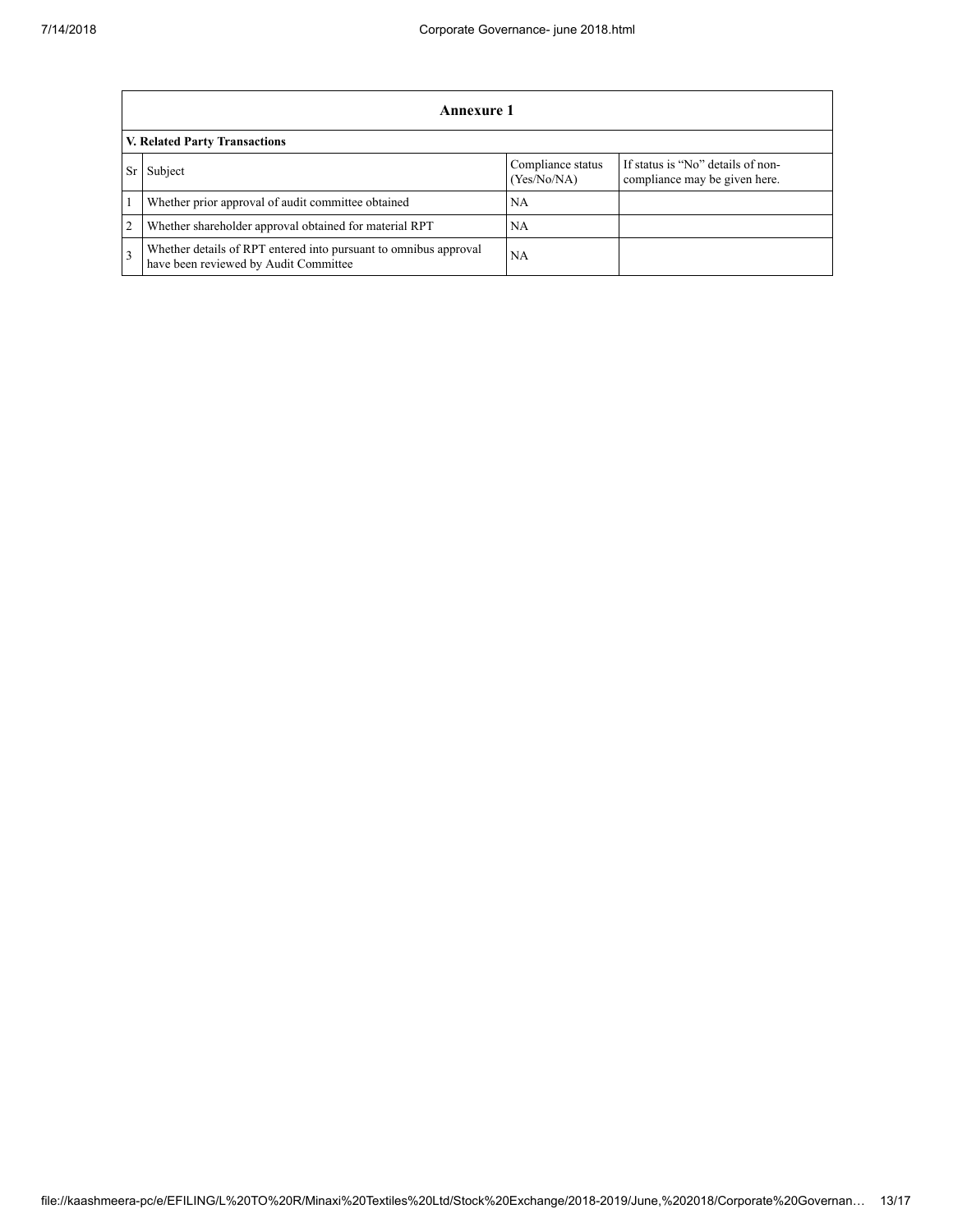| <b>Annexure 1</b>       |                                                                                                                                                                                                                 |                               |  |  |  |
|-------------------------|-----------------------------------------------------------------------------------------------------------------------------------------------------------------------------------------------------------------|-------------------------------|--|--|--|
| <b>VI. Affirmations</b> |                                                                                                                                                                                                                 |                               |  |  |  |
| Sr <sub>1</sub>         | Subject                                                                                                                                                                                                         | Compliance<br>status (Yes/No) |  |  |  |
|                         | The composition of Board of Directors is in terms of SEBI (Listing obligations and disclosure requirements)<br>Regulations, 2015                                                                                | Yes                           |  |  |  |
| $\overline{c}$          | The composition of the following committees is in terms of SEBI(Listing obligations and disclosure requirements)<br>Regulations, 2015 a. Audit Committee                                                        | <b>Yes</b>                    |  |  |  |
| 3                       | The composition of the following committees is in terms of SEBI(Listing obligations and disclosure requirements)<br>Regulations, 2015. b. Nomination & remuneration committee                                   | Yes                           |  |  |  |
| $\overline{4}$          | The composition of the following committees is in terms of SEBI(Listing obligations and disclosure requirements)<br>Regulations, 2015. c. Stakeholders relationship committee                                   | Yes                           |  |  |  |
| $\varsigma$             | The composition of the following committees is in terms of SEBI(Listing obligations and disclosure requirements)<br>Regulations, 2015. d. Risk management committee (applicable to the top 100 listed entities) | <b>NA</b>                     |  |  |  |
| 6                       | The committee members have been made aware of their powers, role and responsibilities as specified in SEBI<br>(Listing obligations and disclosure requirements) Regulations, 2015.                              | <b>Yes</b>                    |  |  |  |
| $\overline{7}$          | The meetings of the board of directors and the above committees have been conducted in the manner as specified in<br>SEBI (Listing obligations and disclosure requirements) Regulations, 2015.                  | Yes                           |  |  |  |
| 8                       | This report and/or the report submitted in the previous quarter has been placed before Board of Directors.                                                                                                      | Yes                           |  |  |  |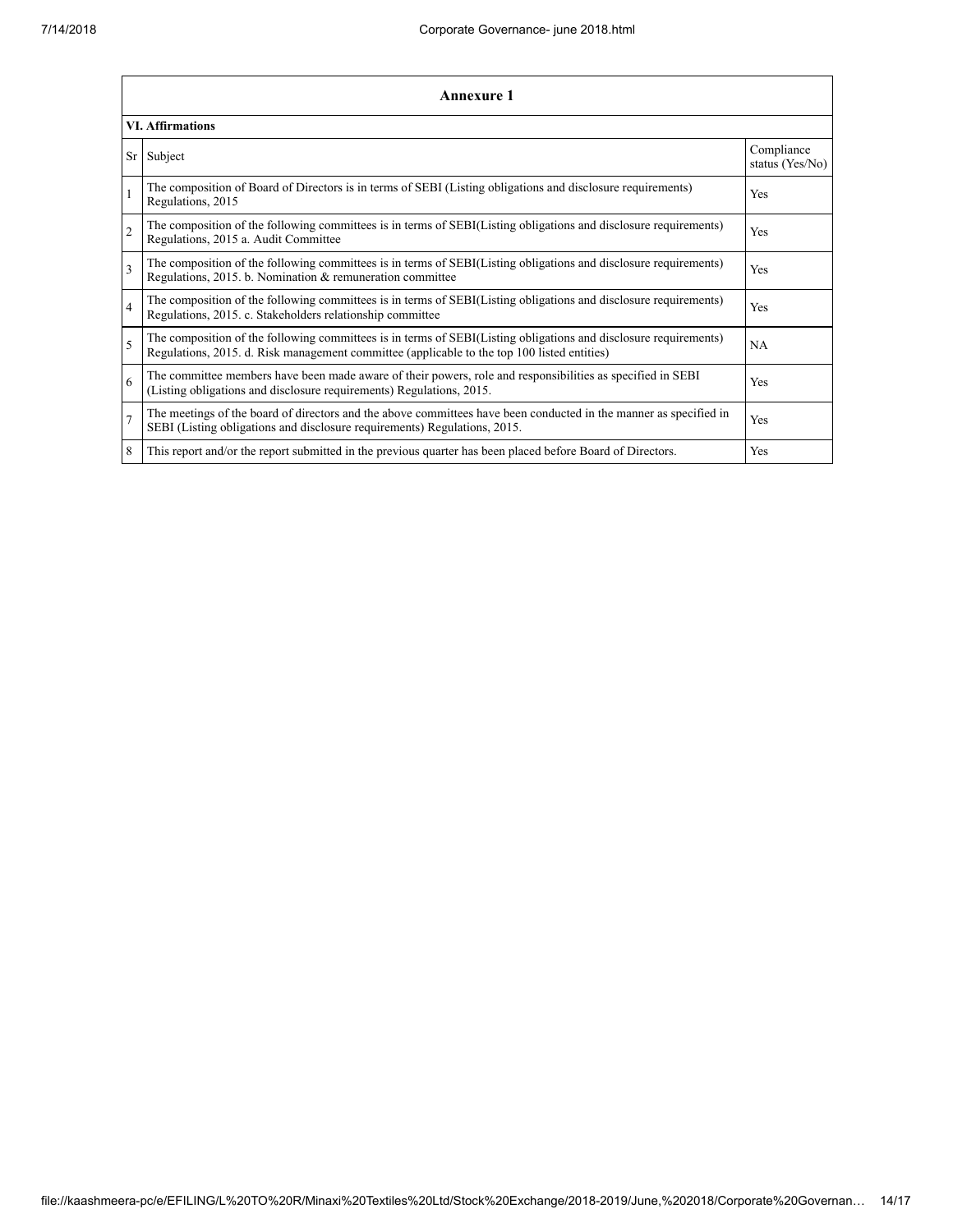|           | <b>Annexure 1</b> |                     |  |
|-----------|-------------------|---------------------|--|
| <b>Sr</b> | Subject           | Compliance status   |  |
|           | Name of signatory | Bharatbhai P. Patel |  |
|           | Designation       | Managing Director   |  |